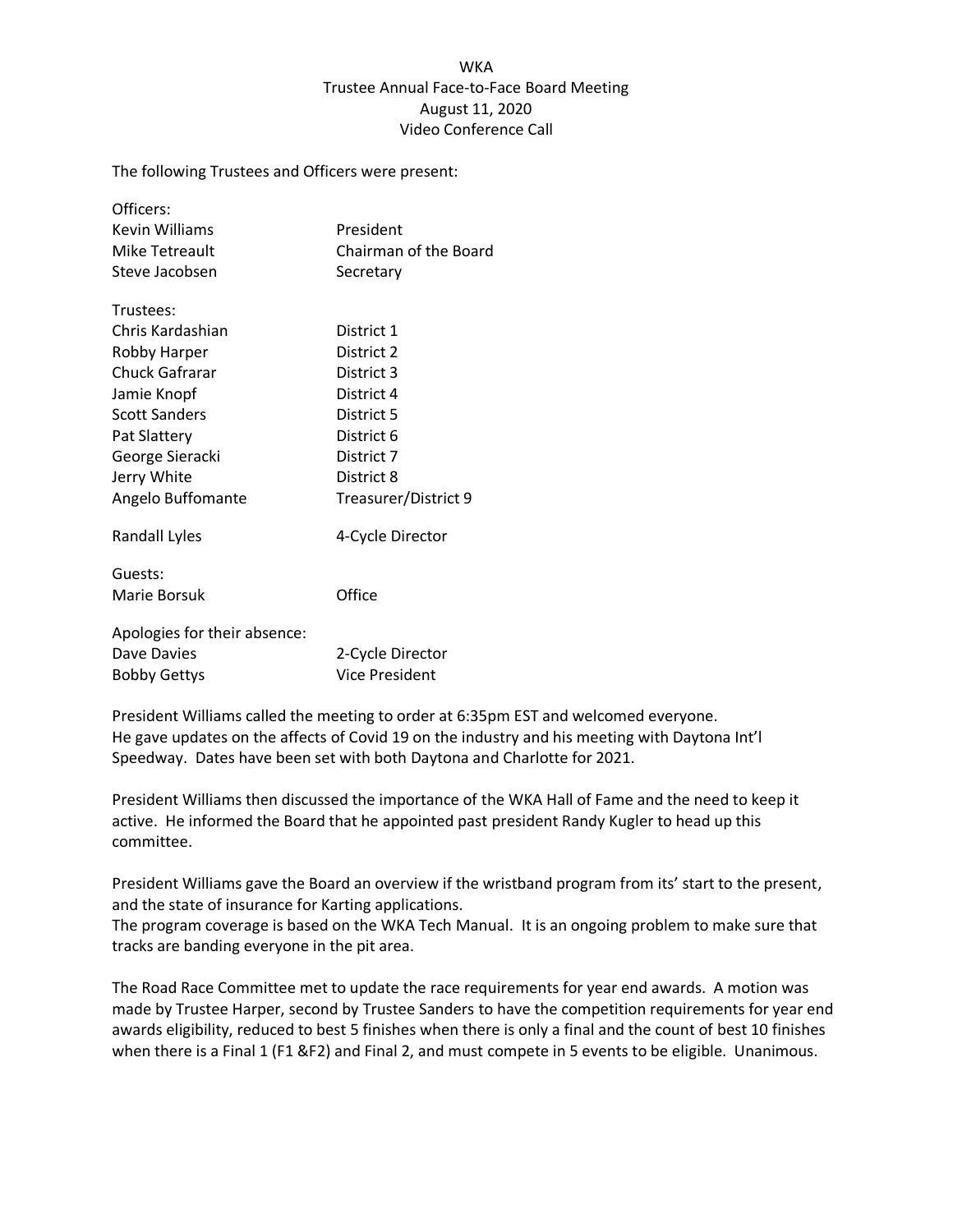President Williams brought to the attention of the Board the number of awards that were done for the RR event at Charlotte. WKA had 130 awards made for the event and half of them were never picked up. In researching what other organizations are doing, it was found that special award decals for Top-3. Starting with the 2021 Competition Year, it was recommended that that WKA offer an award and decal for first and special event decals for second and third. The committee and the Board will review further for decision later this year.

Redistricting was discussed next. A map was presented and reviewed. It showed the regions going from 10 to 8. This would require a membership vote. Further presentations and discussion will continue in the September Board Call.

The financials were presented to the Board. They were reviewed, discussed and with questions being answered. Trustee Kardashian asked if WKA was able to take advantage of any of the Covid grants. It was explained that we are a 501 C7 Non-Profit which disqualifies WKA, but other COVID-related programs were applied for.

The WKA Tech Manual was discussed next. President Williams suggested in light of motorsports being paused greatly in 2020, a 2-year rule book would lend well during the recovery period. There is a contest on right now for submission for a special cover. A motion was made by Kardashian, second by Slattery to produce a 2-year Tech Manual. In Favor Knopf, Slattery, Sanders, White, Gafrarar, Kardashian, Sieracki, and Harper. Opposed: Buffomante. Motion passed.

Rule 103.2.1 Competition age:

With a 2-year Tech Manual, Competition Age dates were reviewed.

A driver's actual age on December 25, 2020 shall establish his/her competition age for the 2021 racing calendar. A driver's actual age on December 25, 2021 shall establish his/her competition age for the 2022 racing calendar. Further discussion and vote was deferred to the September Board Meeting.

Rule 104.3 and 106.9. Entry for Practice. A motion was made by Harper, second by White to combine these 2 rules and to have it read the same in both:

A competitor must be entered in at least one class before going onto the track for official practice, qualify, or racing. Failure to do so may result in disqualification for that event and possible suspension. There may be only one entry per class per driver in any WKA sanctioned events. If the driver participates in an unassigned practice session, the Race Director may take punitive action such as causing the driver to skip a practice session or start the race at the rear of the grid. For Specific Road Race rules see section 363.12. Unanimous.

Rule 105.1.2 Conduct Beyond Events. In many cases, Social media has become complaint sites for competitors that do not like a ruling. In some cases the postings become damaging to the sport. With that in mind the terminology for this rule will include "actions that damage the image of WKA, persons associated with WKA or karting as a whole" A motion was made by Sanders, second by Gafrarar to accept adding this terminology. Unanimous.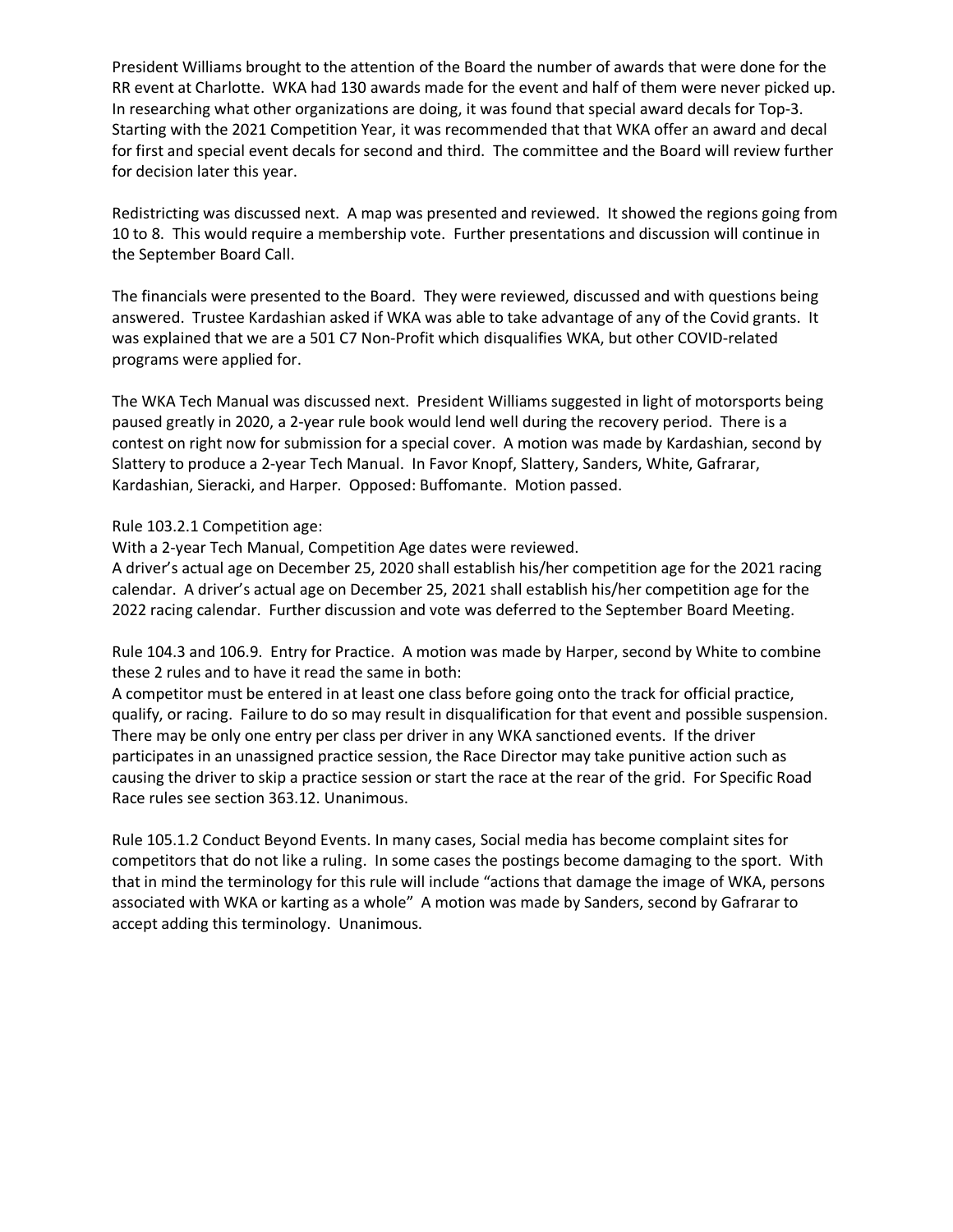Rule 115.1 Head Gear:

Many of the current safety tag certifications for both Snell and SFI will expire beginning with the 2021 Competition Year. After receiving the updates from Snell and SFI, it was recommended: SNELL

- ADD CM2016, CMS2016, and CMR2016 Youth Helmets, and CMR2016 expire 2026
- DELETE CMS2007 and CMR2007
- NO CHANGE to M2010 expiration
- ADD M2015 to expire 2026
- NO CHANGE to SA 2010
- ADD SA2015 to expire 2026
- ADD SA2020 to expire 2031

SFI CHANGE ALL TO:

| <b>SFI Spec</b> | Valid Until |
|-----------------|-------------|
| 24.1/2010 Youth | 12/31/2021  |
| 31.1/2010       | 12/31/2021  |
| 41.1/2010       | 12/31/2021  |
| 24.1/2015 Youth | 12/31/2026  |
| 31.1/2015       | 12/31/2026  |
| 41.1/2015       | 12/31/2026  |
| 24.1/2020 Youth | 12/31/2031  |
| 31.1/2020       | 12/31/2031  |
| 41.1/2020       | 12/31/2031  |

A motion was made by Kardashian, second by Gafrarar to accept the updates as presented, beginning with the 2021 Competition Year. Unanimous.

Rule 115.3 Helmet Supports. Most Sprint organizations in the USA have done away with requiring helmet supports on sprint racing for senior-aged and older drivers. A motion was made by Gafrarar, second by Slattery to amend the rule adding "Helmet Supports are optional for Senior and Master drivers in Sprint racing". In Favor Knopf, Slattery, Sanders, White, Gafrarar, Buffomante, Sieracki, and Harper. Opposed: Kardashian. Motion passed.

118.1 International Motorsport Organization. The CIK has officially changed its' name to FIA Karting to align more with the rest of the FIA. It is suggested that in all areas of the TM-118 where CIK is mentioned, it be changed to FIA to include its' website, FIAKarting.com. Passed.

205.1 and 355.1.1 Brakes. TM 205.1 does not have language for a brake linkage backup. A motion was made by Gafrarar, second by Kardashian for TM 205.1 to adopt the same verbiage in TM 355.1.1. Unanimous

## 362.7 CIK/LO206 SPRINT (F1/F2)

The road race committee recommends a proposal to allow either 6" or 7" ear tires. Motion by Harper, second by Sanders. Unanimous.

## Road Racing Committee

The Road Race committee has been asked to add a Super Heavy CIK/LO206 class in Road Racing only. It is the decision of the Board to add as a Local Option and will not require a motion or a vote at this time.